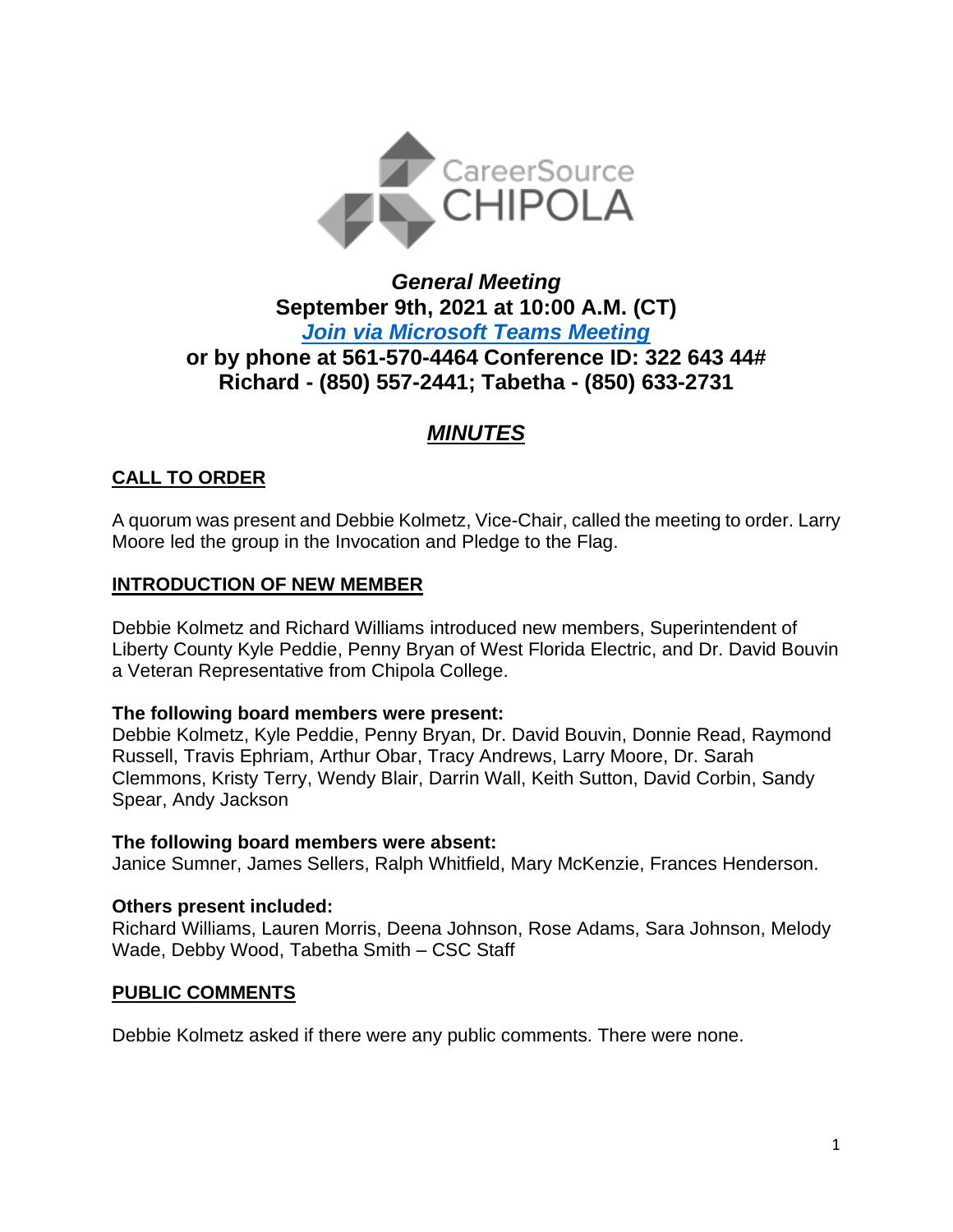### **GENERAL MEETING MINUTES**

**Arthur Obar made the motion, Larry Moore seconded the motion, and the vote was unanimous to approve the minutes of the June 10th, 2021, general meeting.**

#### **NDWG UPDATE**

Rose Adams provided an update on the Hurricane Michael National Dislocated Work Grant, stating that there were 20 participants at 10 worksites across all five CSC counties. She shared that there were 20 participants at 5 worksites as part of the COVID-19 NDWG. Lastly, Ms. Adams shared that there were no workers for the Hurricane Sally NDWG.

### **STATUS OF FUNDS REPORT**

Richard Williams went over the Status of Funds Report, pointing out the SNAPS Funds have nearly been expended, but new funds will be coming in from the State soon.

### **FINANCE COMMITTEE REPORT**

Chair Donnie Read discussed the September 7<sup>th</sup> Committee meeting where the 2021-2022 Budget was presented to the committee by staff. **A motion was made by Arthur Obar to approve the budget, seconded by Larry Moore, and the vote was unanimous for the Board to approve the 2021-2022 Budget.**

# **EXECUTIVE COMMITTEE REPORT**

Debbie Kolmetz discussed the actions taken by the Executive Committee prior to the Board meeting on September 9<sup>th</sup>:

- The Executive Committee requests the full-board give the Committee the authority to determine when it is appropriate to resume in-person meetings. **Larry Moore made the motion, Kristy Terry seconded, and the vote was unanimous to give the Executive Committee permission to determine when to resume in person meetings.**
- Richard Williams presented the survey of board members for the time of future board meetings and the Committee voted for the board to continue meeting virtually at noon.
- The Committee further voted to move the future board meeting to November 18<sup>th</sup>, 2021, to avoid conflict with Veteran's Day.
- The Committee recommend to the Board the removal of James Sellers due to lack of attendance. **Arthur Obar made the motion to approve, Wendy Blair seconded the motion, and the vote was unanimous for the removal of James Sellers as a board member due to lack of attendance.**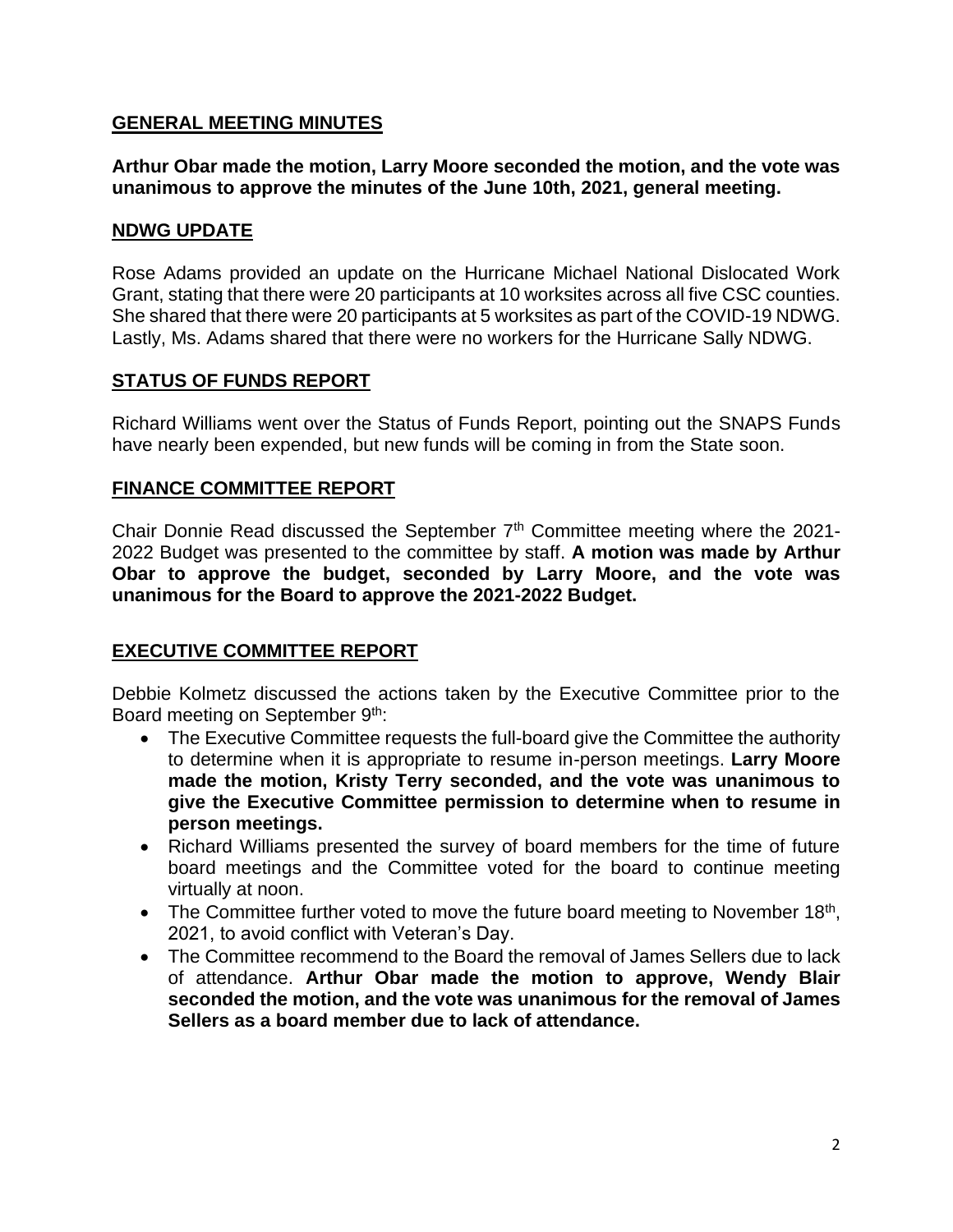# **TARGET OCCUPATIONS LIST / DEMAND OCCUPTIONS LIST**

Debby Wood compared both the Target Occupation List and the Demand Occupations List and requested to expand our regional Demand Occupations List to include all the of the programs that is listed on the State Regional Demand Occupations List and to have the authority of the Program Committee to have the right to review or determine if something is appropriate or in demand in our area. **Arthur Obar made the motion to accept the change, Raymond Russell seconded, and the vote was unanimous to expand the Demand Occupational List.**

### **CONTRACT WITH BOARD MEMBER CONFLICT OF INTEREST CALHOUN-LIBERTY JOURNAL**

Debby Wood discussed that Calhoun-Liberty Journal has requested an On-the-Job Training Application since the former application was voted on and approved for one (1) year and expires September 10, 2020. Since Johnny Eubanks is a CSC Board member, a 2/3 vote is required for those in attendance. Mr. Eubanks has declared a Conflict of Interest and has the appropriate form on file with CSC. Ms. Woods further asks the board to approve a contract with Calhoun-Liberty Journal, Inc. for OJT in an amount not to exceed \$10,000 good for one year. **Travis Ephriam made a motion to approve, Darrin Wall seconded, and the vote was unanimous to approve a contract with Calhoun-Liberty Journal, Inc. for OJT in an amount not to exceed \$10,000 good for one year.**

# **ONE STOP OPERATOR QUARTERLY REPORT**

Richard Williams presented the One Stop Operator Quarterly Report. There were no findings.

# **APPROVAL REQUEST – OPPORTUNITY FLORIDA AND FLORIDA'S GREAT NORTHWEST DUES**

Richard Williams stated the Opportunity Florida and Florida's Great Northwest dues were annual fees approved in their contracts, but due to the amount presented before the board their payments. **Darrin Wall made a motion to approve, Travis Ephriam seconded, and the vote was unanimous to approve continued payment of dues for Opportunity Florida and Florida's Great Northwest.**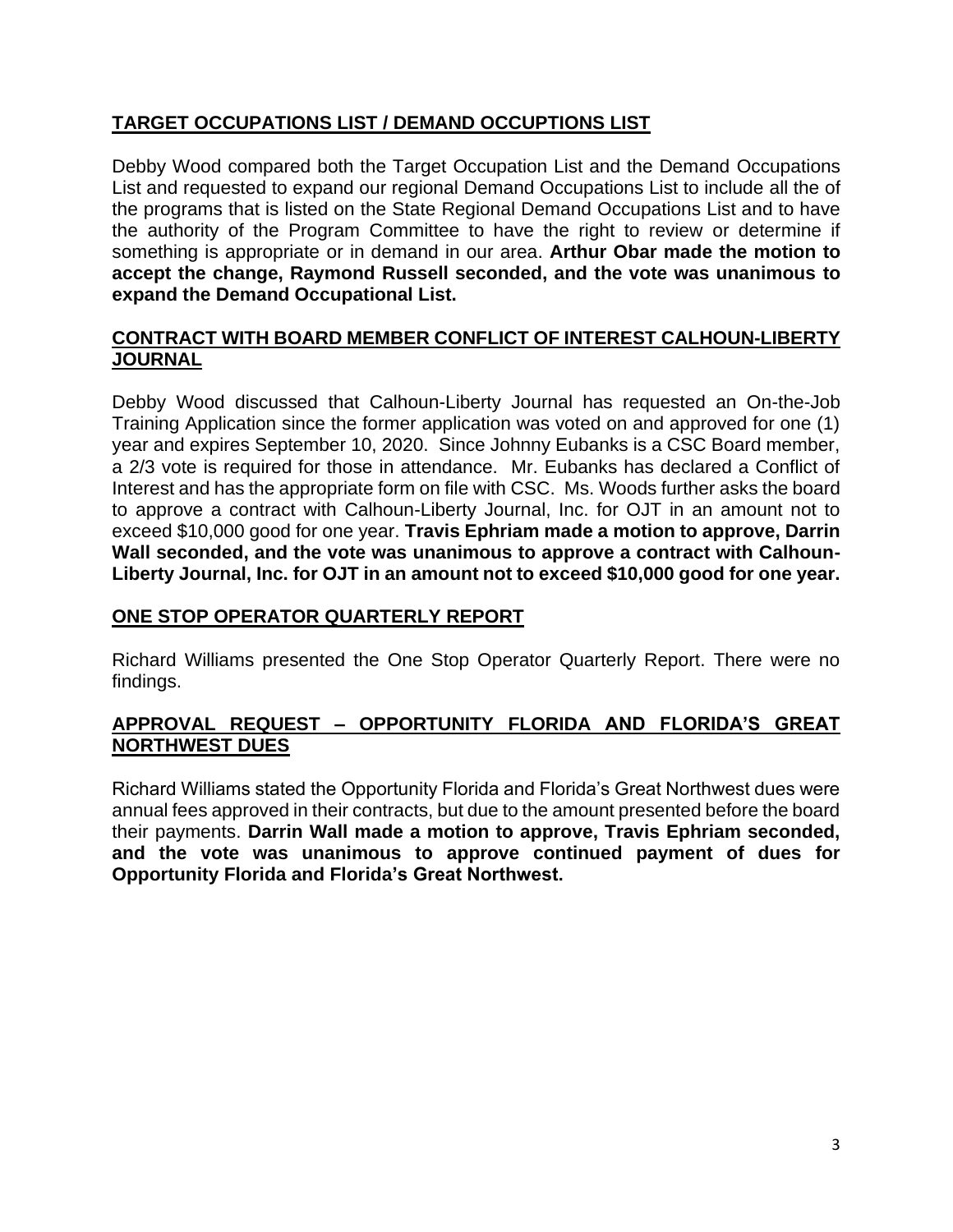### **SLIDING SCALE WAIVER**

Richard Williams discussed State law has a requirement that 50% of expended WIOA Adult and Dislocated Worker funds that must be spent on Individual Training Accounts (ITA) unless a waiver is granted. The state is providing an automatic waiver for our region that requires us to spend 30% of the funds on ITA expenditures. Prior to Covid we had a waiver that allowed us to spend 15% on ITA's, and with the impact of Covid, and our use of disaster funds we had a waiver down to 8%. **Wendy Blair made a motion based upon the amount of disaster grants remaining, the current low demand for training, and the continued impacts of Covid, to request a waiver that would require 20% of funds be expended on ITA's in the region. Larry Moore seconded, and the vote was unanimous for the board to request a waiver that would require 20% of funds be expended on ITA's in the region.**

### **VETERAN INTAKE AT CAREER CENTER / LOCAL OPERATING PROCEDURE**

Debbie Wood discussed that that the purpose of this local operating procedure is to provide CSC staff members the requirements for establishing an initial intake process to facilitate employment for transitioning service members, veterans, and eligible spouses at career centers throughout the CSC service area. **Dr. David Bouvin made the motion to approve, Keith Sutton seconded, and the vote was unanimous to approve the**  *Veterans Intake at CareerSource Chipola* **local operating procedure for submission to DEO.**

#### **JOBS FOR VETERANS' STATE GRANT (JVSG) EMPLOYMENT AND ADVOCACY SERVICES / LOCAL OPERATING PROCEDURE**

CareerSource Chipola's (CSC) JVSG program prepares veterans, transitioning service members, and eligible spouses for meaningful careers. The purpose of this local operating procedure is to provide CSC staff members with the minimum requirements for providing employment and advocacy services to participants in the JVSG program. **Darrin Wall made the motion to approve, Tracy Andrews seconded, and the vote was unanimous to approve the** *Jobs for Veterans' State Grant Employment and Advocacy Services* **local operating procedure for submission to DEO for review in accordance with policy requirements.**